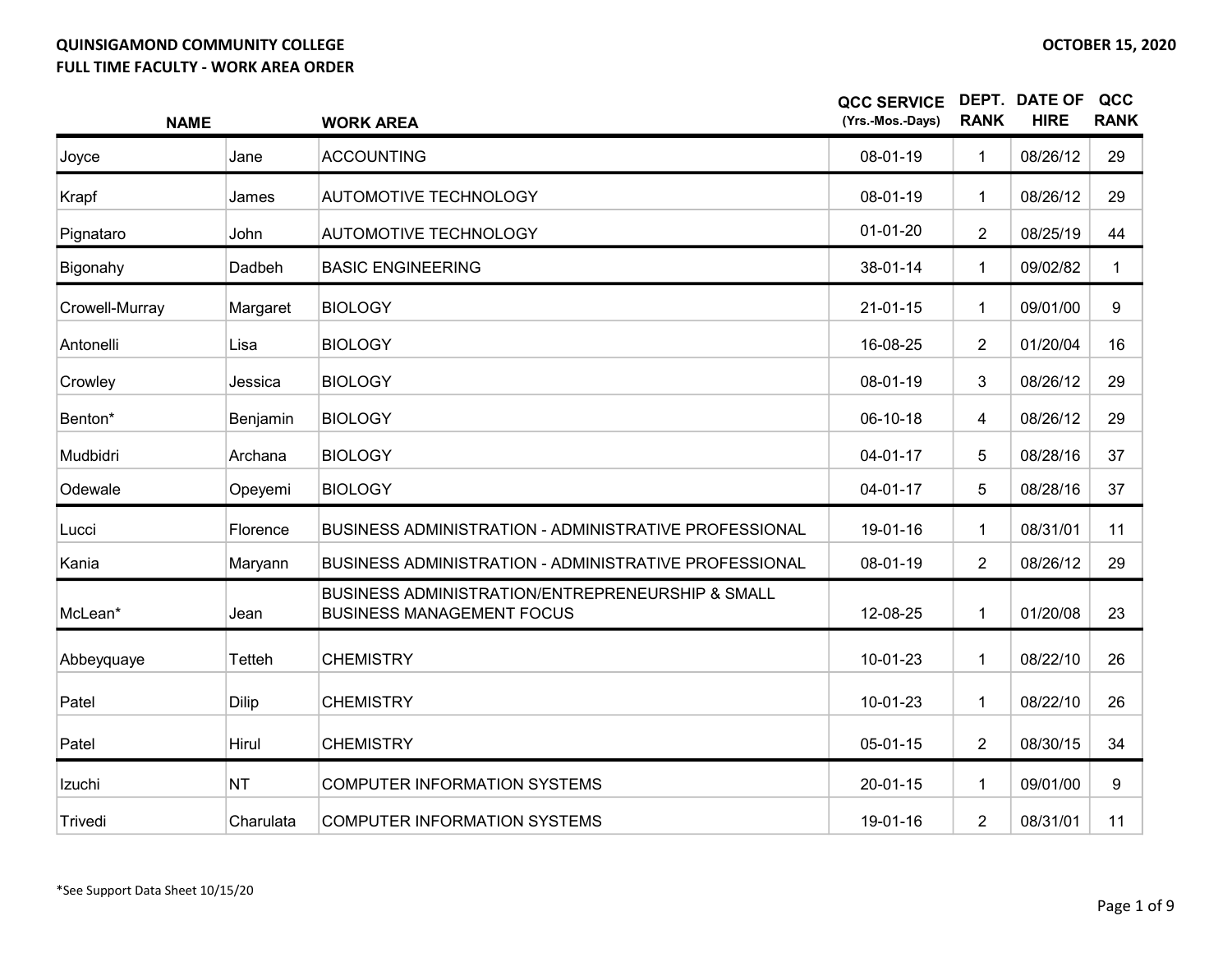| <b>NAME</b>     |              | <b>WORK AREA</b>                        | <b>QCC SERVICE</b><br>(Yrs.-Mos.-Days) | <b>RANK</b>    | <b>DEPT. DATE OF</b><br><b>HIRE</b> | QCC<br><b>RANK</b> |
|-----------------|--------------|-----------------------------------------|----------------------------------------|----------------|-------------------------------------|--------------------|
| <b>Desilets</b> | Robert       | <b>COMPUTER INFORMATION SYSTEMS</b>     | 12-08-25                               | 3              | 01/20/08                            | 23                 |
| Loi             | Hao          | <b>COMPUTER SCIENCE</b>                 | 09-01-17                               | $\mathbf{1}$   | 08/28/11                            | 28                 |
| Heffernan       | James        | COMPUTER SYSTEMS/ENGINEERING TECHNOLOGY | $21 - 01 - 15$                         | $\mathbf 1$    | 09/01/99                            | $\overline{7}$     |
| Izuchi          | <b>NT</b>    | COMPUTER SYSTEMS/ENGINEERING TECHNOLOGY | $20 - 01 - 15$                         | $\overline{2}$ | 09/01/00                            | 9                  |
| Lauer*          | <b>Betty</b> | COMPUTER SYSTEMS/ENGINEERING TECHNOLOGY | 17-08-25                               | 3              | 09/01/00                            | 9                  |
| Polnerow        | Dean         | COMPUTER SYSTEMS/ENGINEERING TECHNOLOGY | 10-01-23                               | 4              | 08/22/10                            | 26                 |
| McCarthy        | William      | <b>CRIMINAL JUSTICE</b>                 | 17-08-26                               | 1              | 01/19/03                            | 14                 |
| Glover          | Kristy       | <b>CRIMINAL JUSTICE</b>                 | 07-01-20                               | $\overline{2}$ | 08/25/13                            | 30                 |
| McKeon          | Jennifer     | <b>DENTAL ASSISTING</b>                 | 10-01-23                               | $\mathbf 1$    | 08/22/10                            | 26                 |
| Gauthier        | Jane         | <b>DENTAL HYGIENE</b>                   | 16-08-25                               | 1              | 01/20/04                            | 16                 |
| <b>Booth</b>    | Amy          | <b>DENTAL HYGIENE</b>                   | 14-01-18                               | $\overline{2}$ | 08/27/06                            | 21                 |
| Trottier        | Elaine       | <b>DENTAL HYGIENE</b>                   | $14 - 01 - 18$                         | $\overline{2}$ | 08/27/06                            | 21                 |
| Soal            | Katherine    | <b>DENTAL HYGIENE</b>                   | 08-01-19                               | 3              | 08/26/12                            | 29                 |
| August          | Jessica      | <b>DENTAL HYGIENE</b>                   | $00-01-22$                             | 4              | 08/23/20                            | 46                 |
| Graves          | Susan        | DENTAL HYGIENE & DENTAL ASSISTING       | $04 - 01 - 17$                         | $\mathbf 1$    | 08/28/16                            | 37                 |
| Ventura         | Jacklyn      | DENTAL HYGIENE & DENTAL ASSISTING       | 04-01-17                               | $\mathbf 1$    | 08/28/16                            | 37                 |
| Shull           | Anne         | DEVELOPMENTAL ENGLISH                   | 20-08-28                               | $\mathbf 1$    | 01/17/00                            | 8                  |
| LaFountaine*    | Timothy      | DEVELOPMENTAL ENGLISH                   | 10-01-23                               | $\overline{2}$ | 01/03/06                            | 20                 |
| Vicente         | Rafael J.    | DEVELOPMENTAL STUDIES                   | 38-01-14                               | $\mathbf 1$    | 09/02/82                            | $\mathbf{1}$       |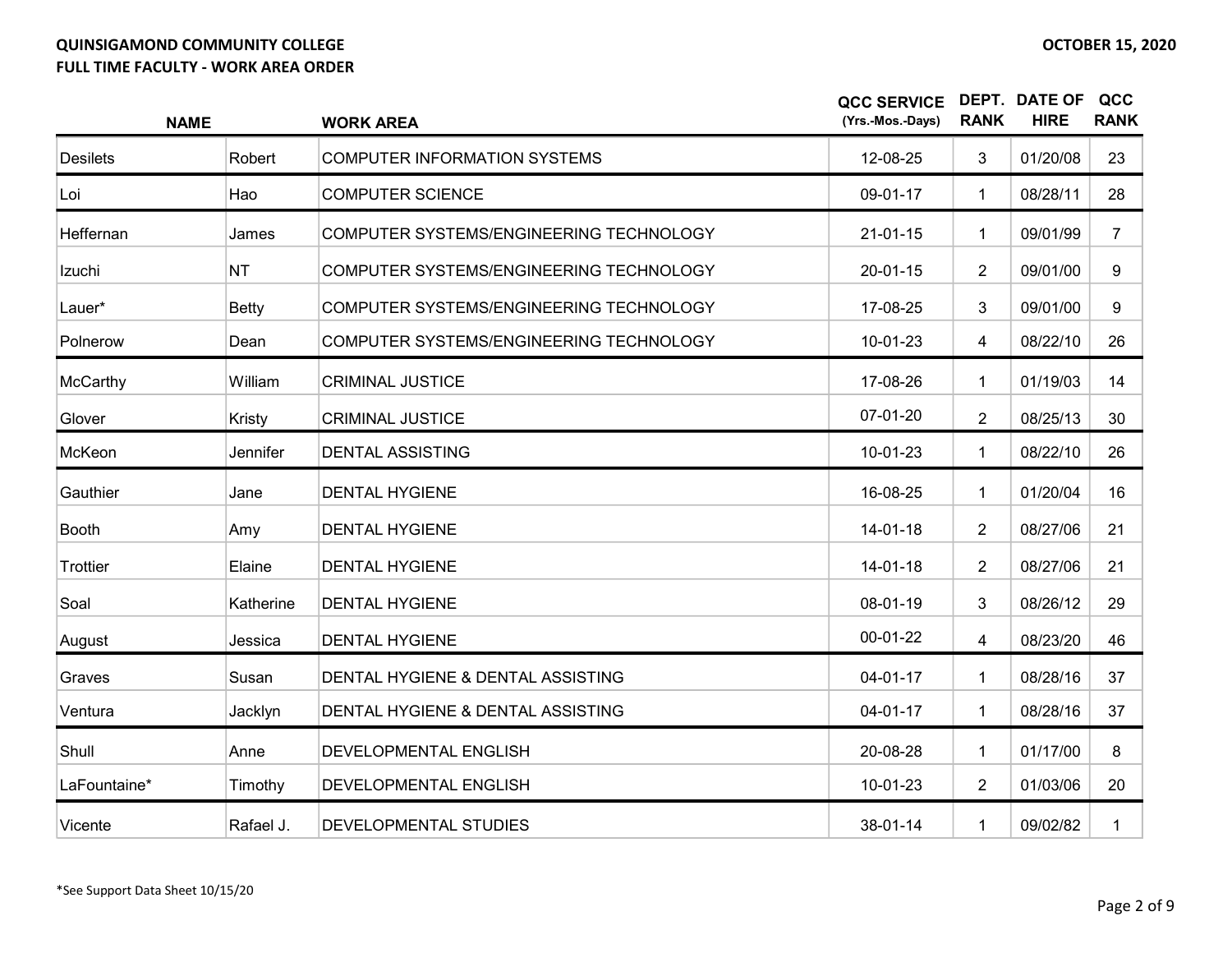| <b>NAME</b>    |            | <b>WORK AREA</b>                  | <b>QCC SERVICE</b><br>(Yrs.-Mos.-Days) | <b>RANK</b>    | <b>DEPT. DATE OF</b><br><b>HIRE</b> | QCC<br><b>RANK</b> |
|----------------|------------|-----------------------------------|----------------------------------------|----------------|-------------------------------------|--------------------|
| Zona           | Stephen A. | DEVELOPMENTAL STUDIES             | $34 - 11 - 12$                         | $\overline{2}$ | 11/04/85                            | $\overline{2}$     |
| Martin         | Meghan     | EARLY CHILDHOOD EDUCATION         | 12-08-25                               | $\mathbf 1$    | 01/20/08                            | 23                 |
| Mullaney       | Greg       | EARLY CHILDHOOD EDUCATION         | 06-08-26                               | $\overline{2}$ | 01/19/14                            | 32                 |
| O'Neill        | Karen      | EARLY CHILDHOOD EDUCATION         | 06-01-14                               | 3              | 08/31/14                            | 33                 |
| Tzipori        | Julie      | EARLY CHILDHOOD EDUCATION         | 03-01-18                               | 4              | 08/27/17                            | 38                 |
| Heffernan      | James      | ELECTRONIC ENGINEERING TECHNOLOGY | $21 - 01 - 15$                         | $\mathbf 1$    | 09/01/99                            | $\overline{7}$     |
| Longacre       | Jacob      | ELECTRONIC ENGINEERING TECHNOLOGY | 06-01-14                               | $\overline{2}$ | 08/31/14                            | 33                 |
| Bigonahy       | Dadbeh     | <b>ELECTRONICS</b>                | 38-01-14                               | $\mathbf{1}$   | 09/02/82                            | $\mathbf{1}$       |
| Almeida*       | Michaela   | ELEMENTARY EDUCATION              | $00 - 10 - 16$                         | $\mathbf{1}$   | 08/25/19                            | 44                 |
| Finn           | Cheryl     | <b>EMS/PARAMEDIC</b>              | 20-01-15                               | $\mathbf{1}$   | 09/01/00                            | 9                  |
| <b>Gillies</b> | Sharron    | <b>ENERGY UTILITY TECHNOLOGY</b>  | 13-01-19                               | $\mathbf 1$    | 08/26/07                            | 22                 |
| Frederickson   | Kathy      | <b>ENGLISH</b>                    | 28-01-16                               | $\mathbf{1}$   | 08/31/92                            | 4                  |
| Wong*          | Margaret   | <b>ENGLISH</b>                    | 19-07-15                               | $\overline{2}$ | 09/01/00                            | 9                  |
| McPherson      | Susan      | <b>ENGLISH</b>                    | 19-01-16                               | 3              | 08/31/01                            | 11                 |
| Rayshick       | Steven     | <b>ENGLISH</b>                    | 19-01-16                               | 3              | 08/31/01                            | 11                 |
| Anderson       | Karl       | <b>ENGLISH</b>                    | 18-08-24                               | 4              | 01/22/02                            | 12                 |
| Oldaker Palmer | Lisa       | <b>ENGLISH</b>                    | 18-01-15                               | 5              | 09/01/02                            | 13                 |
| Payaslian      | Arpi       | <b>ENGLISH</b>                    | 17-01-16                               | 6              | 08/31/03                            | 15                 |
| <b>Bates</b>   | Mark       | <b>ENGLISH</b>                    | 16-01-16                               | $\overline{7}$ | 08/29/04                            | 17                 |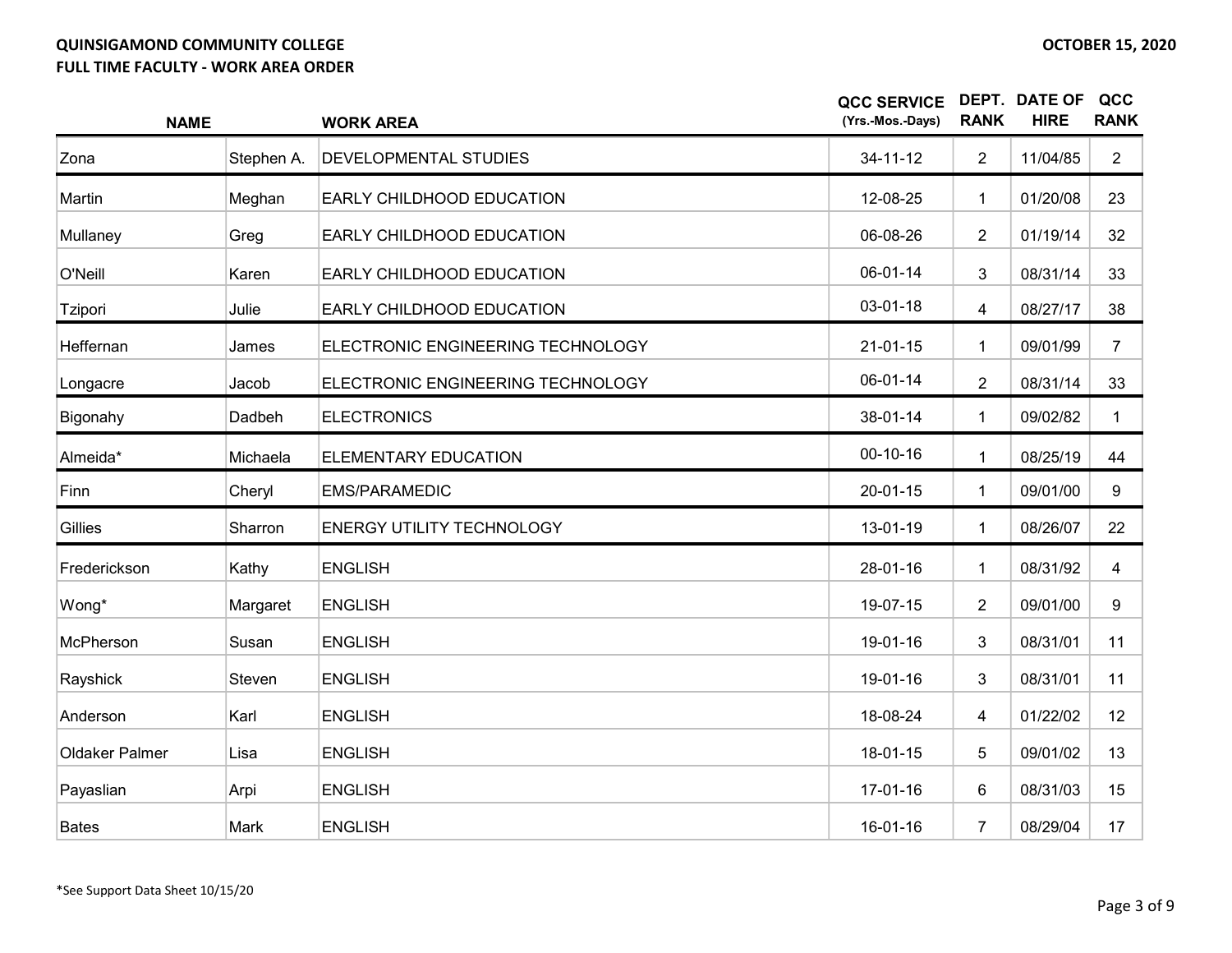| <b>NAME</b> |               | <b>WORK AREA</b>               | <b>QCC SERVICE</b><br>(Yrs.-Mos.-Days) | <b>RANK</b>    | DEPT. DATE OF<br><b>HIRE</b> | QCC<br><b>RANK</b> |
|-------------|---------------|--------------------------------|----------------------------------------|----------------|------------------------------|--------------------|
| Beaudry     | Amy           | <b>ENGLISH</b>                 | 16-01-16                               | $\overline{7}$ | 08/29/04                     | 17                 |
| Masiki*     | Trent         | <b>ENGLISH</b>                 | 16-00-16                               | 8              | 08/31/01                     | 11                 |
| Stazinski   | John          | <b>ENGLISH</b>                 | 12-08-25                               | 9              | 01/20/08                     | 23                 |
| Gormley     | Michael       | <b>ENGLISH</b>                 | 05-01-15                               | 10             | 08/30/15                     | 34                 |
| Daigneault* | Kirsten       | <b>ENGLISH</b>                 | 05-01-08                               | 11             | 08/30/15                     | 34                 |
| Payen*      | Nicole        | <b>ENGLISH</b>                 | 05-01-04                               | 12             | 08/30/15                     | 34                 |
| Brennan     | James         | <b>ENGLISH</b>                 | 03-01-18                               | 13             | 08/27/17                     | 38                 |
| Soracco     | Anita         | ENVIRONMENTAL/PHYSICAL SCIENCE | 10-01-23                               | $\mathbf{1}$   | 08/22/10                     | 26                 |
| Duvall      | Mark          | ENVIRONMENTAL/PHYSICAL SCIENCE | 05-01-15                               | $\overline{2}$ | 08/30/15                     | 34                 |
| Munyiri     | Florence      | ENVIRONMENTAL/PHYSICAL SCIENCE | 05-01-15                               | $\overline{2}$ | 08/30/15                     | 34                 |
| Shull       | Anne          | <b>ESL</b>                     | 20-08-28                               | 1              | 01/17/00                     | 8                  |
| Zona        | Stephen A.    | <b>GENERAL STUDIES</b>         | 34-11-12                               | 1              | 11/04/85                     | $\overline{2}$     |
| Wong        | Kenneth       | <b>HISTORY</b>                 | 27-01-17                               | 1              | 08/30/93                     | 5                  |
| Cook        | Lisa          | <b>HISTORY</b>                 | 18-01-15                               | $\overline{2}$ | 09/01/02                     | 13                 |
| Wendorf     | Benjamin      | <b>HISTORY</b>                 | 04-01-17                               | 3              | 08/28/16                     | 37                 |
| Hutchinson  | Patricia      | HOTEL/RESTAURANT               | 23-01-15                               | 1              | 08/31/97                     | 6                  |
| Kennedy     | Jean          | <b>HUMAN SERVICES</b>          | 18-01-15                               | 1              | 09/01/02                     | 13                 |
| West        | Doe           | <b>HUMAN SERVICES</b>          | 09-01-17                               | $\overline{2}$ | 08/28/11                     | 28                 |
| Safford     | <b>Brenda</b> | <b>HUMAN SERVICES</b>          | 06-08-26                               | 3              | 01/19/14                     | 32                 |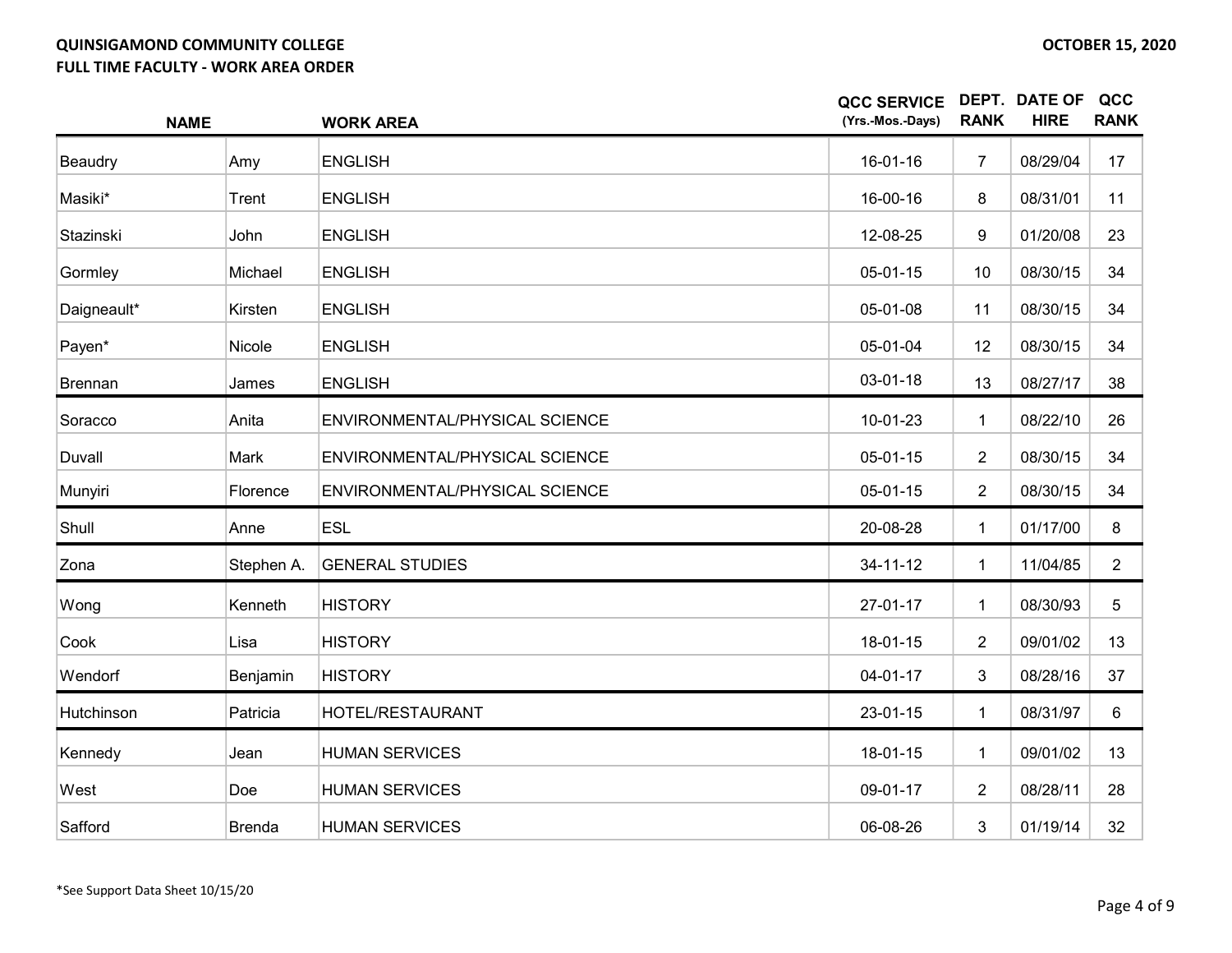| <b>NAME</b>  |               | <b>WORK AREA</b>                  | <b>QCC SERVICE</b><br>(Yrs.-Mos.-Days) | <b>RANK</b>    | <b>DEPT. DATE OF</b><br><b>HIRE</b> | QCC<br><b>RANK</b> |
|--------------|---------------|-----------------------------------|----------------------------------------|----------------|-------------------------------------|--------------------|
| Yeulenski    | Anthony       | <b>HUMAN SERVICES</b>             | $01 - 01 - 20$                         | $\overline{4}$ | 08/25/19                            | 44                 |
| Schwortz*    | Andria        | <b>INTEGRATED SCIENCE/PHYSICS</b> | 13-01-21                               | $\mathbf{1}$   | 08/29/04                            | 17                 |
| Fitch        | George        | <b>INTERACTIVE MEDIA</b>          | 34-01-22                               | $\mathbf{1}$   | 08/25/86                            | 3                  |
| Valentine    | Mary          | <b>INTERACTIVE MEDIA</b>          | $20 - 01 - 15$                         | $\overline{2}$ | 09/01/00                            | 9                  |
| Lucci        | Florence      | MANAGEMENT/MARKETING              | 19-01-16                               | $\mathbf 1$    | 08/31/01                            | 11                 |
| Duerden      | Stacey Lee    | MANUFACTURING TECHNOLOGY          | 10-01-23                               | $\mathbf 1$    | 08/22/10                            | 26                 |
| Kieran       | Damian        | MANUFACTURING TECHNOLOGY          | 07-01-06                               | $\overline{2}$ | 09/09/13                            | 31                 |
| Bigonahy     | Dadbeh        | <b>MATHEMATICS</b>                | 38-01-14                               | $\mathbf 1$    | 09/02/82                            | $\mathbf{1}$       |
| Vicente      | Rafael J.     | <b>MATHEMATICS</b>                | 38-01-14                               | 1              | 09/02/82                            | $\mathbf{1}$       |
| Zona         | Stephen A.    | <b>MATHEMATICS</b>                | $34 - 11 - 12$                         | $\overline{2}$ | 11/04/85                            | $\overline{2}$     |
| Rinaldi*     | Carol         | <b>MATHEMATICS</b>                | 19-01-16                               | 3              | 09/01/99                            | $\overline{7}$     |
| Yosca        | Robert        | <b>MATHEMATICS</b>                | 18-01-15                               | $\overline{4}$ | 09/01/02                            | 13                 |
| Grimaldo     | Andreana      | <b>MATHEMATICS</b>                | 17-08-26                               | 5              | 01/19/03                            | 14                 |
| D'Alessandro | Philomena     | <b>MATHEMATICS</b>                | 12-08-25                               | 6              | 01/20/08                            | 23                 |
| Poyser       | <b>Ulises</b> | <b>MATHEMATICS</b>                | 12-01-21                               | $\overline{7}$ | 08/24/08                            | 24                 |
| Babu         | Joseph        | <b>MATHEMATICS</b>                | 09-08-29                               | 8              | 01/16/11                            | 27                 |
| Mas-Oud      | Sheiba        | <b>MATHEMATICS</b>                | 09-08-29                               | 8              | 01/16/11                            | 27                 |
| De La Cruz   | Ibar          | <b>MATHEMATICS</b>                | $04 - 01 - 17$                         | 9              | 08/28/16                            | 37                 |
| Fenici       | Elena         | <b>MATHEMATICS</b>                | 03-01-18                               | 10             | 08/27/17                            | 38                 |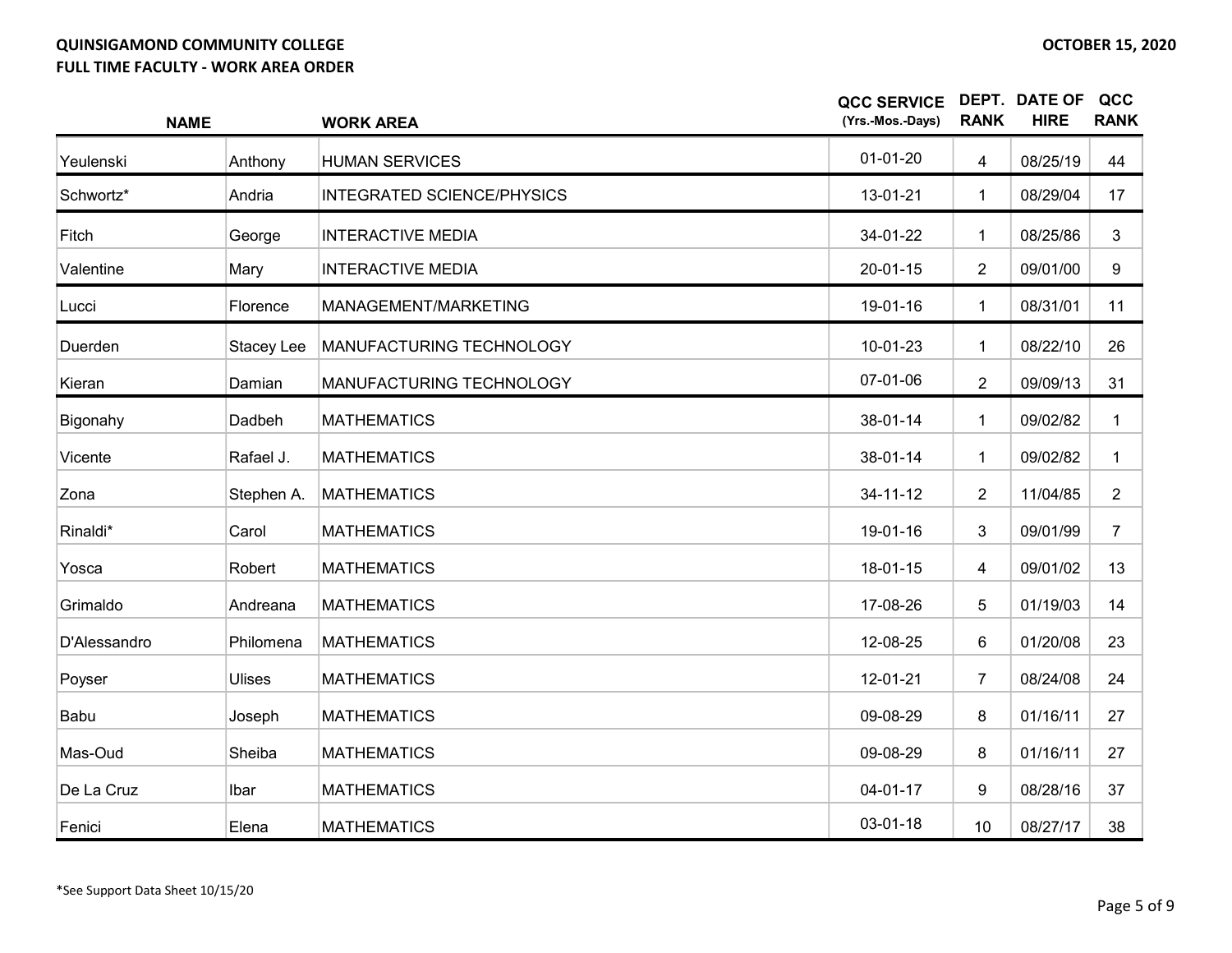| <b>NAME</b>     |                 | <b>WORK AREA</b>         | <b>QCC SERVICE</b><br>(Yrs.-Mos.-Days) | <b>RANK</b>              | DEPT. DATE OF<br><b>HIRE</b> | QCC<br><b>RANK</b> |
|-----------------|-----------------|--------------------------|----------------------------------------|--------------------------|------------------------------|--------------------|
| <b>DeCoff</b>   | Cheryl          | <b>MEDICAL ASSISTING</b> | $01 - 05 - 03$                         | $\mathbf{1}$             | 05/12/19                     | 43                 |
| Castillo        | Jose            | <b>MUSIC</b>             | 03-01-18                               | $\mathbf 1$              | 08/27/17                     | 38                 |
| McGrath         | Margaret        | <b>NURSING</b>           | 19-08-29                               | 1                        | 01/17/01                     | 10                 |
| Creelman*       | Patricia        | <b>NURSING</b>           | 12-09-02                               | $\overline{2}$           | 09/01/99                     | $\overline{7}$     |
| Johnson*        | Susan           | <b>NURSING</b>           | 12-01-21                               | 3                        | 08/28/05                     | 19                 |
| Russell         | Geraldine       | <b>NURSING</b>           | 12-01-21                               | 3                        | 08/24/08                     | 24                 |
| Bruni           | Mary            | <b>NURSING</b>           | 10-01-23                               | 4                        | 08/22/10                     | 26                 |
| Stone           | <b>Meredith</b> | <b>NURSING</b>           | 10-01-23                               | $\overline{\mathcal{A}}$ | 08/22/10                     | 26                 |
| <b>Boisseau</b> | Sheri           | <b>NURSING</b>           | 09-01-17                               | 5                        | 08/28/11                     | 28                 |
| Boland-Shepard* | Susan           | <b>NURSING</b>           | $07-01-15$                             | 6                        | 08/25/13                     | 30                 |
| Kiniry          | Suzanne         | <b>NURSING</b>           | 04-09-05                               | $\overline{7}$           | 01/10/16                     | 35                 |
| Chalupka        | Janine          | <b>NURSING</b>           | 04-08-28                               | 8                        | 01/17/16                     | 36                 |
| Dexter*         | Ana             | <b>NURSING</b>           | 04-07-27                               | 9                        | 01/17/16                     | 36                 |
| Ventura         | Jennifer        | <b>NURSING</b>           | $04 - 01 - 17$                         | 10                       | 08/28/16                     | 37                 |
| Martin          | Sandra          | <b>NURSING</b>           | 02-01-19                               | 11                       | 08/26/18                     | 39                 |
| Michaud         | Kristen         | <b>NURSING</b>           | $01 - 10 - 13$                         | 12                       | 12/02/18                     | 40                 |
| Hartigan        | Patricia        | <b>NURSING</b>           | 01-09-06                               | 13                       | 01/09/19                     | 41                 |
| <b>Brazee</b>   | Joyce           | <b>NURSING</b>           | 01-08-23                               | 14                       | 01/22/19                     | 42                 |
| Ellbeg          | Richard         | <b>NURSING</b>           | 01-08-23                               | 14                       | 01/22/19                     | 42                 |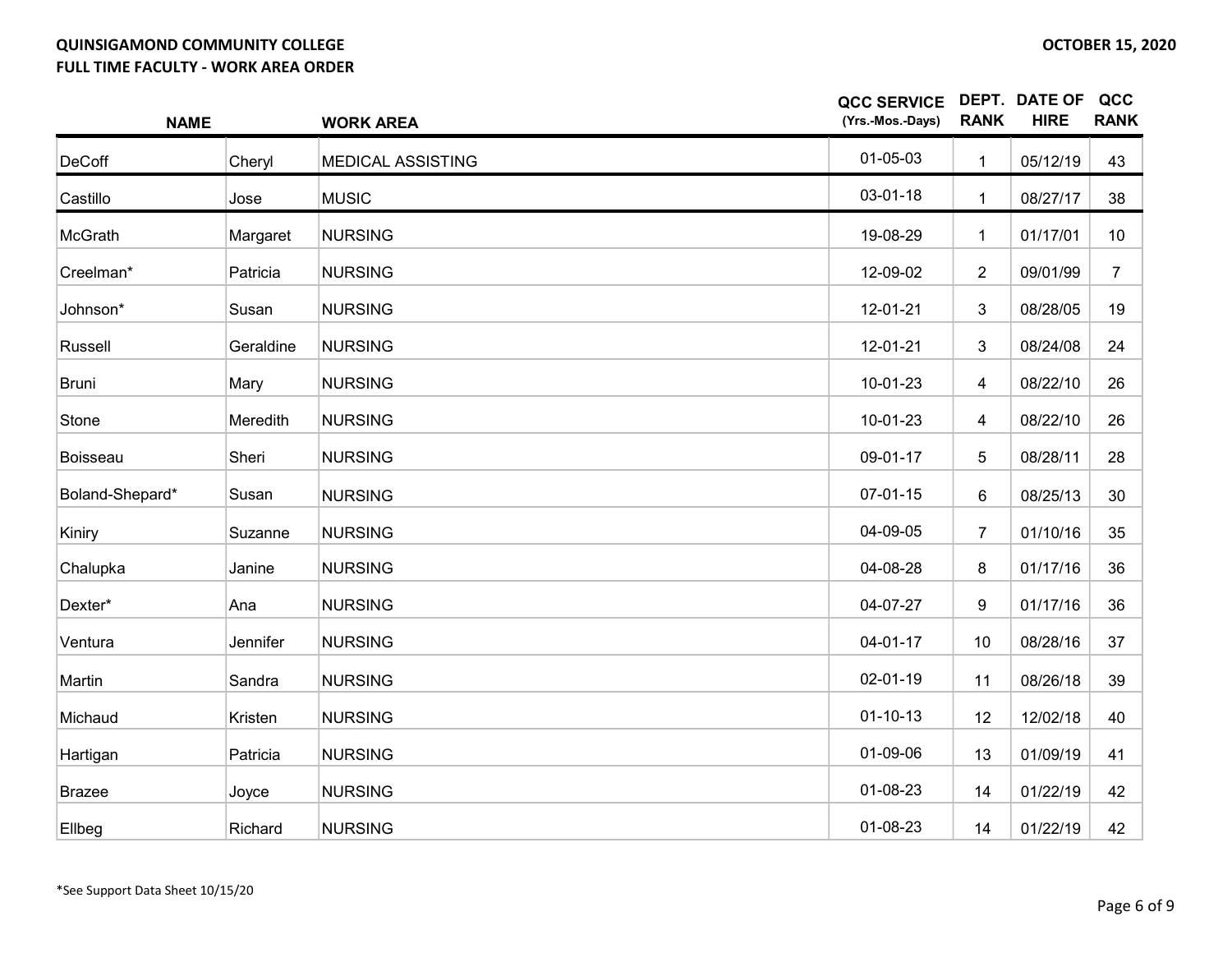| <b>NAME</b>    |                     | <b>WORK AREA</b>            | <b>QCC SERVICE</b><br>(Yrs.-Mos.-Days) | <b>RANK</b>    | <b>DEPT. DATE OF</b><br><b>HIRE</b> | QCC<br><b>RANK</b> |
|----------------|---------------------|-----------------------------|----------------------------------------|----------------|-------------------------------------|--------------------|
| Toney*         | Craig               | <b>NURSING</b>              | $01-01-20$                             | 15             | 08/27/17                            | 38                 |
| Bachour        | Joanna              | <b>NURSING</b>              | $01-01-20$                             | 15             | 08/25/19                            | 44                 |
| Fortin         | Anne Marie          | <b>NURSING</b>              | $01 - 01 - 20$                         | 15             | 08/25/19                            | 44                 |
| Rosa           | Susan               | <b>NURSING</b>              | $01-01-20$                             | 15             | 08/25/19                            | 44                 |
| Tetreault      | Mary Ellen          | <b>NURSING</b>              | $01-01-20$                             | 15             | 08/25/19                            | 44                 |
| Yelle          | Crystal             | <b>NURSING</b>              | 00-08-26                               | 16             | 01/19/20                            | 45                 |
| Savrann        | Michelle            | <b>OCCUPATIONAL THERAPY</b> | 10-01-23                               | $\mathbf{1}$   | 08/22/10                            | 26                 |
| Connor         | Erin                | <b>OCCUPATIONAL THERAPY</b> | 06-01-14                               | $\overline{2}$ | 08/31/14                            | 33                 |
| Nguyen         | My Le Huynh PHYSICS |                             | 00-08-26                               | $\mathbf 1$    | 01/19/20                            | 45                 |
| Cook           | Lisa                | POLITICAL SCIENCE           | 18-01-15                               | $\mathbf 1$    | 09/01/02                            | 13                 |
| Yoder          | Margaret            | PRACTICAL NURSING           | 15-07-01                               | $\mathbf 1$    | 03/14/05                            | 18                 |
| Ricotta        | Maureen             | PRACTICAL NURSING           | 12-01-21                               | $\overline{2}$ | 08/24/08                            | 24                 |
| Creelman*      | Patricia            | PRACTICAL NURSING           | 09-04-18                               | 3              | 09/01/99                            | $\overline{7}$     |
| Giacoppe       | Judith              | PRACTICAL NURSING           | 05-01-15                               | 4              | 08/30/15                            | 34                 |
| Macharia       | Jane                | PRACTICAL NURSING           | $04 - 01 - 17$                         | 5              | 08/28/16                            | 37                 |
| Johnson*       | Susan               | PRACTICAL NURSING           | 03-11-27                               | 6              | 08/28/05                            | 19                 |
| <b>Ilustre</b> | Christian           | PRACTICAL NURSING           | 02-01-19                               | $\overline{7}$ | 08/26/18                            | 39                 |
| Nguyen         | Chau                | PRACTICAL NURSING           | $02 - 01 - 19$                         | 7              | 08/26/18                            | 39                 |
| Toney*         | Craig               | PRACTICAL NURSING           | $01 - 11 - 29$                         | 8              | 08/27/17                            | 38                 |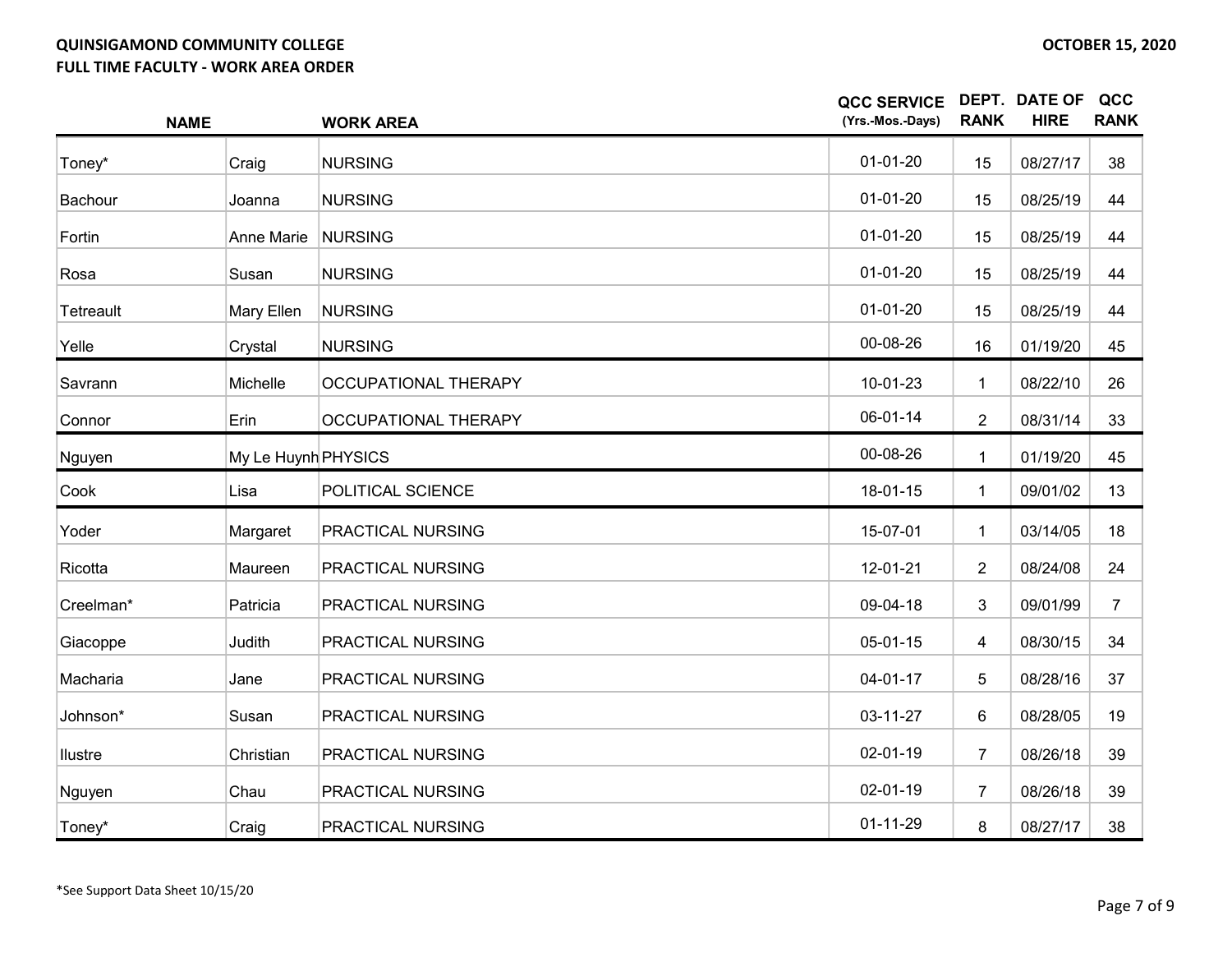| <b>NAME</b>              |              | <b>WORK AREA</b>        | <b>QCC SERVICE</b><br>(Yrs.-Mos.-Days) | <b>RANK</b>    | <b>DEPT. DATE OF</b><br><b>HIRE</b> | QCC<br><b>RANK</b> |
|--------------------------|--------------|-------------------------|----------------------------------------|----------------|-------------------------------------|--------------------|
| Donohue-Berthiaume*      | Nancy        | <b>PSYCHOLOGY</b>       | 22-01-09                               | $\mathbf{1}$   | 08/31/97                            | 6                  |
| Tighe Stickles*          | Maura        | <b>PSYCHOLOGY</b>       | 21-05-22                               | $\overline{2}$ | 08/31/97                            | 6                  |
| Clemente-Crain           | Valarie      | <b>PSYCHOLOGY</b>       | 11-01-22                               | $\mathbf{3}$   | 08/23/09                            | 25                 |
| Mania                    | Eric         | <b>PSYCHOLOGY</b>       | 11-01-22                               | 3              | 08/23/09                            | 25                 |
| Arner Welsh*             | Jennifer     | <b>PSYCHOLOGY</b>       | 10-00-28                               | 4              | 08/23/09                            | 25                 |
| Colson                   | Judy         | <b>PSYCHOLOGY</b>       | 09-01-17                               | 5              | 08/28/11                            | 28                 |
| Toney                    | Lizette      | <b>PSYCHOLOGY</b>       | $05-01-15$                             | $6\phantom{1}$ | 08/30/15                            | 34                 |
| Kirley                   | Colleen      | RADIOLOGIC TECHNOLOGY   | 18-01-15                               | $\mathbf{1}$   | 09/01/02                            | 13                 |
| Gniadek                  | Margaret     | RADIOLOGIC TECHNOLOGY   | 14-01-18                               | $\overline{2}$ | 08/27/06                            | 21                 |
| Whittier                 | Susan        | RADIOLOGIC TECHNOLOGY   | 02-01-19                               | 3              | 08/26/18                            | 39                 |
| Hogan                    | Amy          | <b>RESPIRATORY CARE</b> | $03 - 01 - 18$                         | 1              | 08/27/17                            | 38                 |
| Hirst                    | Keith        | <b>RESPIRATORY CARE</b> | $00-01-22$                             | $\overline{2}$ | 08/23/20                            | 46                 |
| Bigonahy                 | Dadbeh       | <b>SCIENCE</b>          | 38-01-14                               | $\mathbf{1}$   | 09/02/82                            | $\mathbf{1}$       |
| Donohue-Berthiaume*      | Nancy        | <b>SOCIAL SCIENCE</b>   | 22-01-09                               | $\mathbf{1}$   | 08/31/97                            | 6                  |
| Donohue-Berthiaume*      | Nancy        | SOCIOLOGY               | 22-01-09                               | $\mathbf 1$    | 08/31/97                            | 6                  |
| Benway                   | Gaelan       | <b>SOCIOLOGY</b>        | 15-01-17                               | $\overline{2}$ | 08/28/05                            | 19                 |
| Thomas                   | <b>Byron</b> | <b>SOCIOLOGY</b>        | 08-01-19                               | 3              | 08/26/12                            | 29                 |
| <b>Varriale Gonzalez</b> | Teresa       | <b>SOCIOLOGY</b>        | 08-01-19                               | 3              | 08/26/12                            | 29                 |
| McPherson                | Susan        | <b>SPEECH</b>           | 19-01-16                               | 1              | 08/31/01                            | 11                 |